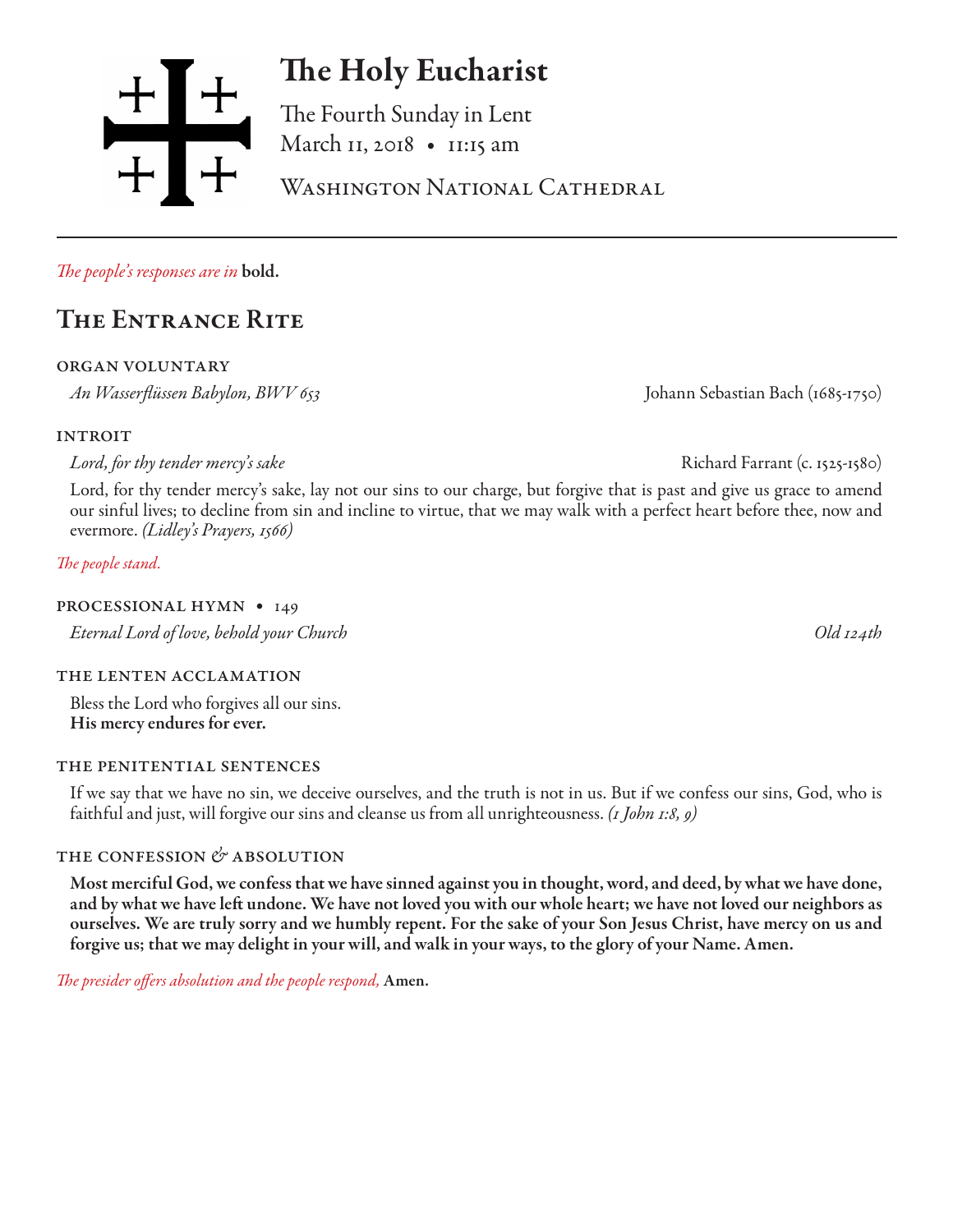

## The Word of God

#### the collect for the fourth sunday in lent

The Lord be with you. And also with you. Let us pray.

Gracious Father, whose blessed Son Jesus Christ came down from heaven to be the true bread which gives life to the world: Evermore give us this bread, that he may live in us, and we in him; who lives and reigns with you and the Holy Spirit, one God, now and for ever. Amen.

#### *The people are seated.*

#### THE FIRST READING Numbers 21:4-9

From Mount Hor the Israelites set out by the way to the Red Sea, to go around the land of Edom; but the people became impatient on the way. The people spoke against God and against Moses, "Why have you brought us up out of Egypt to die in the wilderness? For there is no food and no water, and we detest this miserable food." Then the Lord sent poisonous serpents among the people, and they bit the people, so that many Israelites died. The people came to Moses and said, "We have sinned by speaking against the Lord and against you; pray to the Lord to take away the serpents from us." So Moses prayed for the people. And the Lord said to Moses, "Make a poisonous serpent, and set it on a pole; and everyone who is bitten shall look at it and live." So Moses made a serpent of bronze, and put it upon a pole; and whenever a serpent bit someone, that person would look at the serpent of bronze and live.

The Word of the Lord. Thanks be to God.

#### psalm 107:1-3, 17-22 plainsong

- Give thanks to the Lord, for he is good, and his mercy endures for ever.
- Let all those whom the Lord has redeemed proclaim that he redeemed them from the hand of the foe.
- He gathered them out of the lands; from the east and from the west, from the north and from the south.
- Some were fools and took to rebellious ways; they were afflicted because of their sins.
- They abhorred all manner of food and drew near to death's door.

- Then they cried to the Lord in their trouble, and he delivered them from their distress.
- He sent forth his word and healed them and saved them from the grave.
- Let them give thanks to the Lord for his mercy and the wonders he does for his children.
- Let them offer a sacrifice of thanksgiving and tell of his acts with shouts of joy.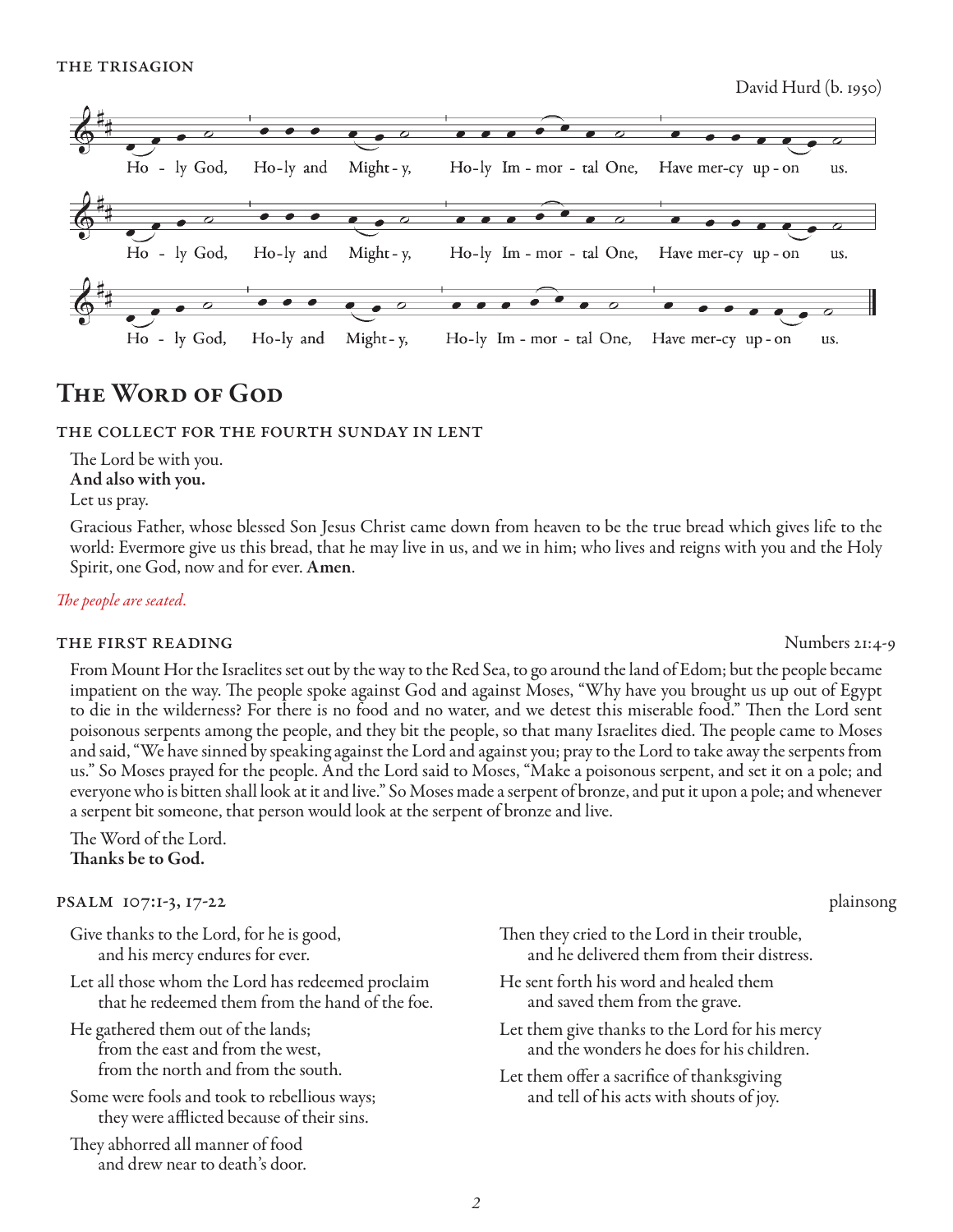THE SECOND READING EPHESIAN EPHESIAN SECOND READING You were dead through the trespasses and sins in which you once lived, following the course of this world, following the ruler of the power of the air, the spirit that is now at work among those who are disobedient. All of us once lived among them in the passions of our flesh, following the desires of flesh and senses, and we were by nature children of wrath, like everyone else. But God, who is rich in mercy, out of the great love with which he loved us even when we were dead

through our trespasses, made us alive together with Christ — by grace you have been saved — and raised us up with him and seated us with him in the heavenly places in Christ Jesus, so that in the ages to come he might show the immeasurable riches of his grace in kindness toward us in Christ Jesus. For by grace you have been saved through faith, and this is not your own doing; it is the gift of God-- not the result of works, so that no one may boast. For we are what he has made us, created in Christ Jesus for good works, which God prepared beforehand to be our way of life.

The Word of the Lord. Thanks be to God.

#### *The people stand.*

#### hymn at the sequence • 686

*Come, thou fount of every blessing Nettleton*

#### THE HOLY GOSPEL John 3:14-21

The Holy Gospel of our Lord Jesus Christ according to John. Glory to you, Lord Christ.

Jesus said, "Just as Moses lifted up the serpent in the wilderness, so must the Son of Man be lifted up, that whoever believes in him may have eternal life. For God so loved the world that he gave his only Son, so that everyone who believes in him may not perish but may have eternal life. Indeed, God did not send the Son into the world to condemn the world, but in order that the world might be saved through him. Those who believe in him are not condemned; but those who do not believe are condemned already, because they have not believed in the name of the only Son of God. And this is the judgment, that the light has come into the world, and people loved darkness rather than light because their deeds were evil. For all who do evil hate the light and do not come to the light, so that their deeds may not be exposed. But those who do what is true come to the light, so that it may be clearly seen that their deeds have been done in God."

The Gospel of the Lord. Praise to you, Lord Christ.

*The people are seated at the invitation of the preacher.*

*The people stand.*

the sermon The Very Reverend Randolph Marshall Hollerith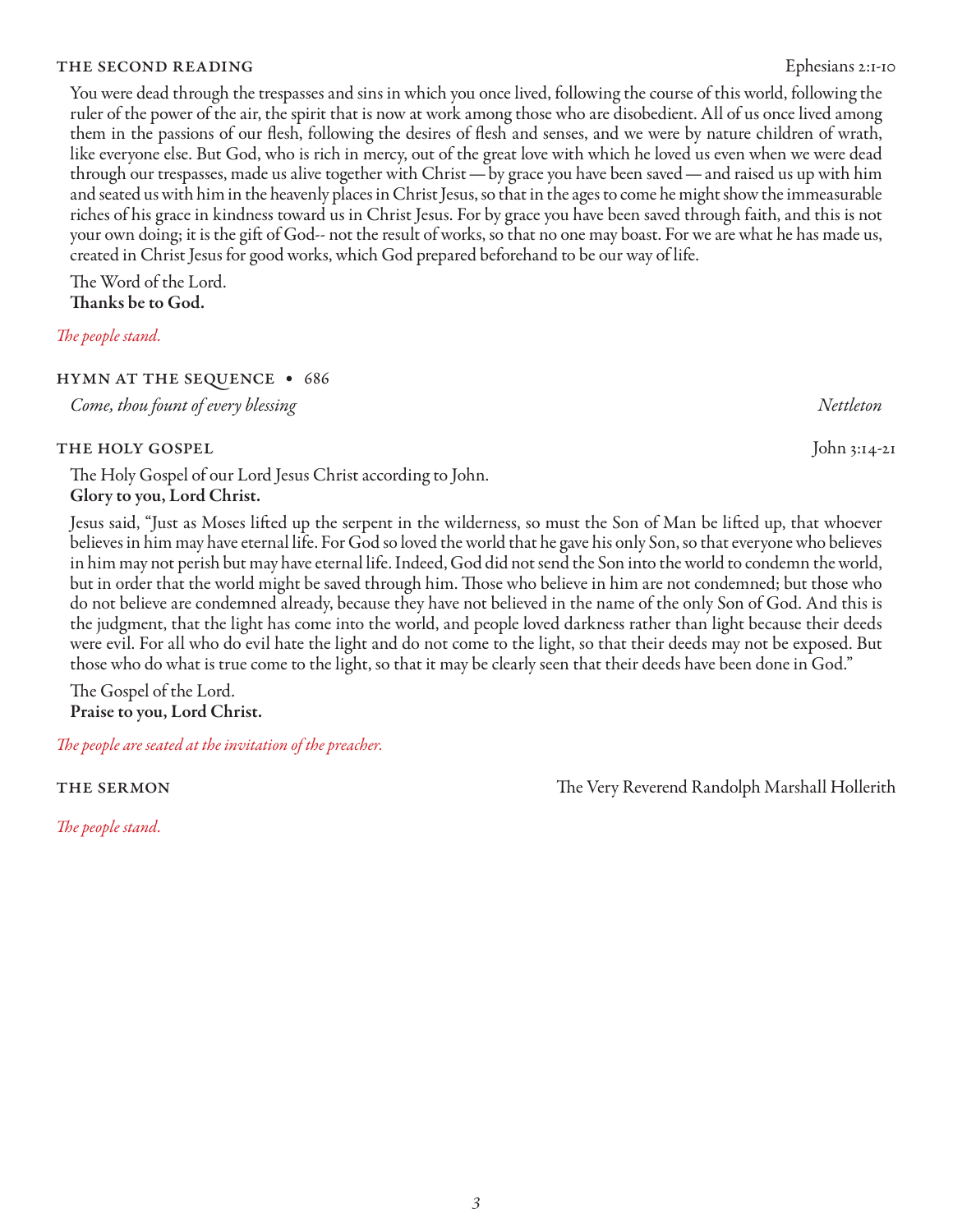#### the nicene creed

We believe in one God, the Father, the Almighty, maker of heaven and earth, of all that is, seen and unseen. We believe in one Lord, Jesus Christ, the only Son of God, eternally begotten of the Father, God from God, Light from Light, true God from true God, begotten, not made, of one Being with the Father. Through him all things were made. For us and for our salvation, he came down from heaven: by the power of the Holy Spirit he became incarnate from the Virgin Mary, and was made man. For our sake he was crucified under Pontius Pilate; he suffered death and was buried. On the third day he rose again in accordance with the Scriptures; he ascended into heaven and is seated at the right hand of the Father. He will come again in glory to judge the living and the dead, and his kingdom will have no end. We believe in the Holy Spirit, the Lord, the giver of life, who proceeds from the Father and the Son. With the Father and the Son he is worshiped and glorified. He has spoken through the Prophets. We believe in one holy catholic and apostolic Church. We acknowledge one baptism for the forgiveness of sins. We look for the resurrection of the dead,

and the life of the world to come. Amen.

#### the prayers of the people

#### *After each petition,*

Lord, in your mercy, hear our prayer.

*The presider prays the concluding collect, and the people respond,* Amen.

#### THE PEACE

The peace of the Lord be always with you. And also with you.

*The people greet one another with a sign of God's peace and are seated.*

#### THE OFFERTORY

*An offering is received to support the Cathedral's ministry of sharing God's love with the world. The altar is prepared for Holy Communion.*

#### anthem at the offertory

God so loved the world that he gave his only begotten son that whoso believeth in him should not perish, but have everlasting life. *(John 3:16)*

*God so loved the world* Bob Chilcott (b. 1955)

#### *The people stand.*

#### hymn at the presentation • 467

*Sing, my soul, his wondrous love St. Bees*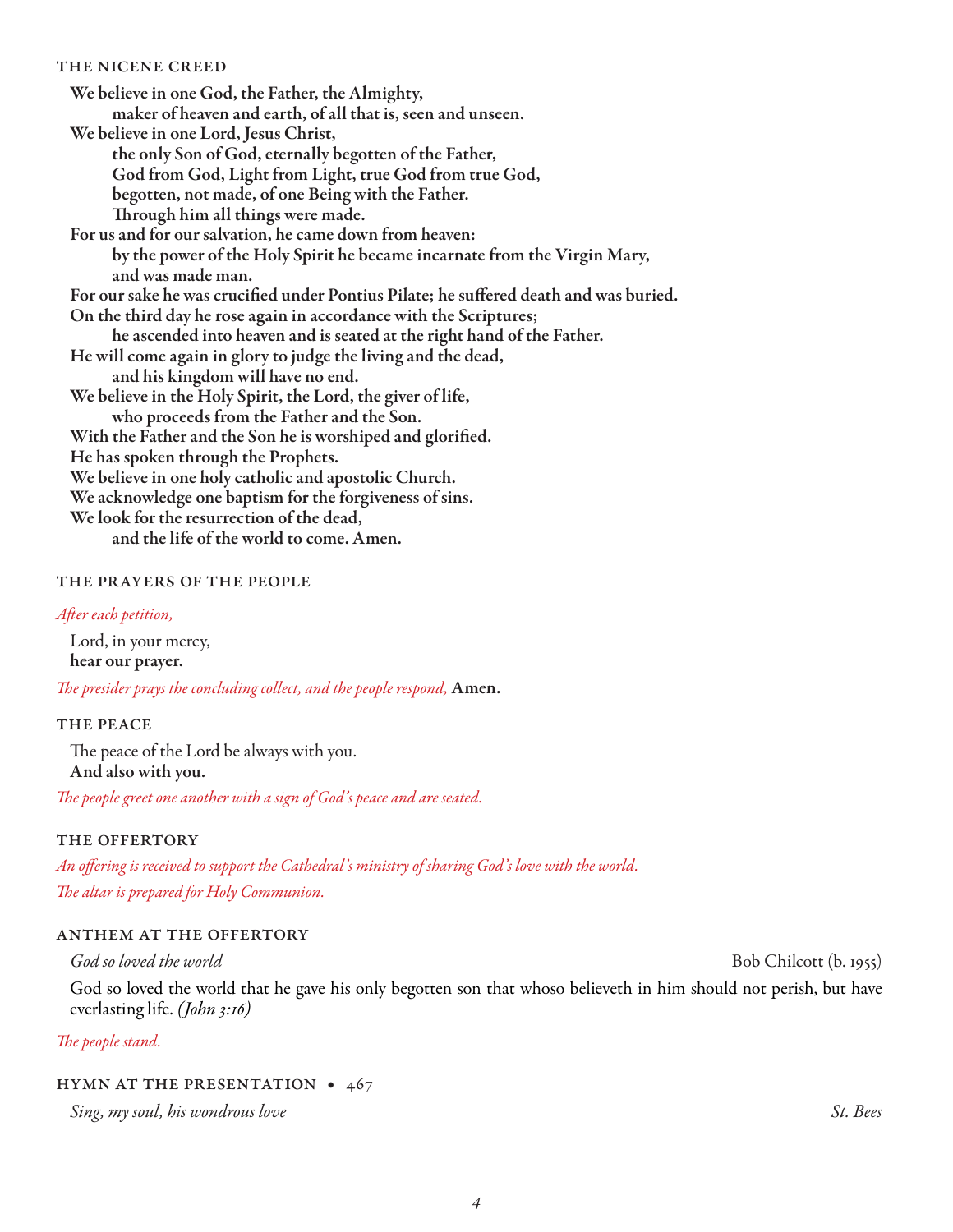# THE HOLY COMMUNION

### the great thanksgiving

The Lord be with you. And also with you. Lift up your hearts. We lift them to the Lord. Let us give thanks to the Lord our God. It is right to give God thanks and praise.

It is right, and a good and joyful thing, always and everywhere to give thanks to you, Father Almighty, Creator of heaven and earth.

Through Jesus Christ our Lord, who was tempted in every way as we are, yet did not sin. By his grace we are able to triumph over every evil, and to live no longer for ourselves alone, but for him who died for us and rose again.

Therefore we praise you, joining our voices with Angels and Archangels and with all the company of heaven, who for ever sing this hymn to proclaim the glory of your Name:

#### sanctus *&* benedictus



#### *The presider gives thanks to God for the reconciling work of Christ's passion and resurrection and prays over the bread and wine.*

Therefore we proclaim the mystery of faith:

Christ has died. Christ is risen. Christ will come again.

We celebrate the memorial of our redemption, O Father, in this sacrifice of praise and thanksgiving. Recalling his death, resurrection, and ascension, we offer you these gifts.

Sanctify them by your Holy Spirit to be for your people the Body and Blood of your Son, the holy food and drink of new and unending life in him. Sanctify us also that we may faithfully receive this holy Sacrament, and serve you in unity, constancy, and peace; and at the last day bring us with all your saints into the joy of your eternal kingdom.

All this we ask through your Son Jesus Christ. By him, and with him, and in him, in the unity of the Holy Spirit all honor and glory is yours, Almighty Father, now and for ever. AMEN.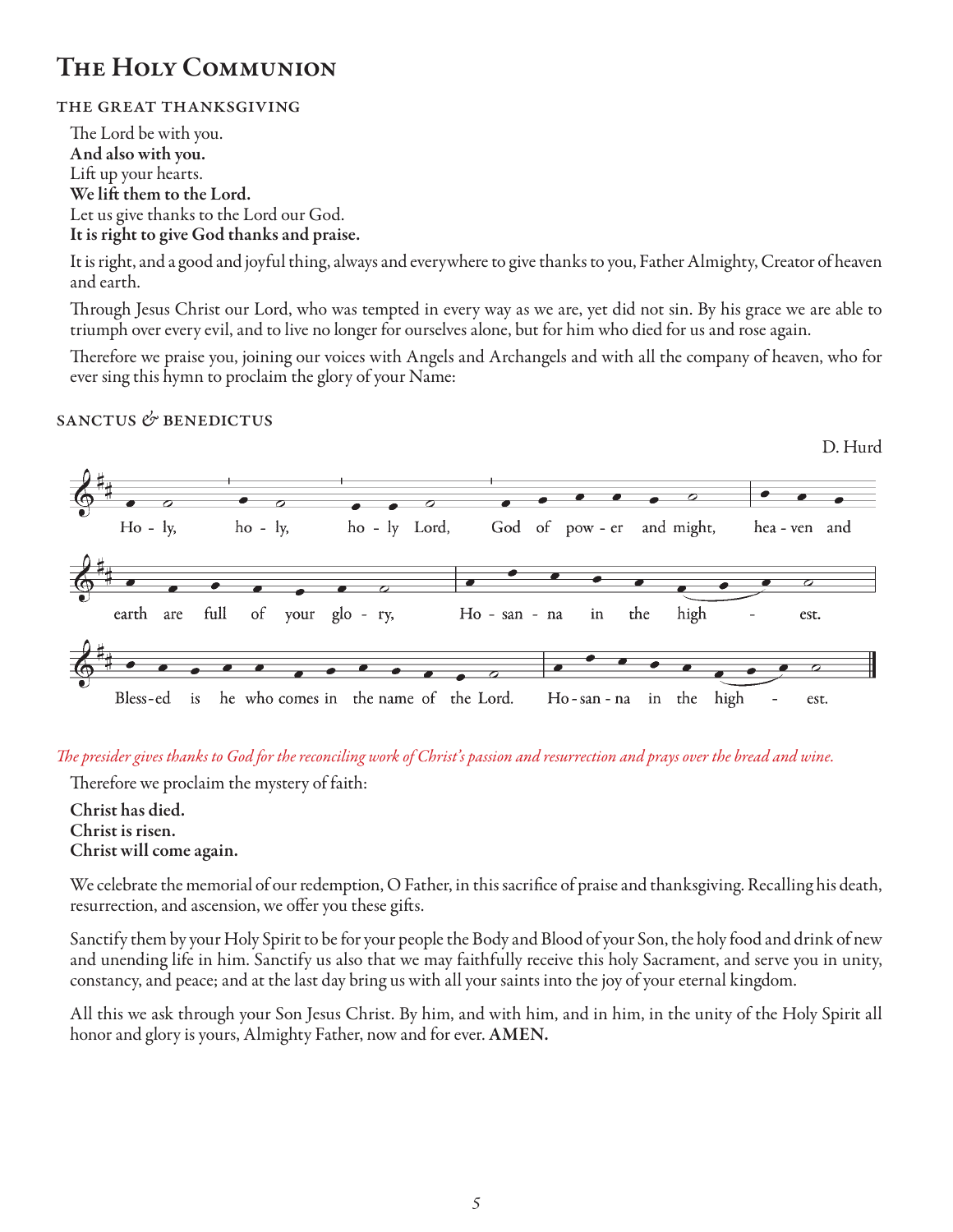#### the lord's prayer

Notre Père…, Padre nuestro…, Vater unser…, Our Father, who art in heaven, hallowed be thy Name, thy kingdom come, thy will be done, on earth as it is in heaven. Give us this day our daily bread. And forgive us our trespasses, as we forgive those who trespass against us. And lead us not into temptation, but deliver us from evil. For thine is the kingdom, and the power, and the glory, for ever and ever. Amen.

### the breaking of the bread *&* the fraction anthem



*The people are seated.*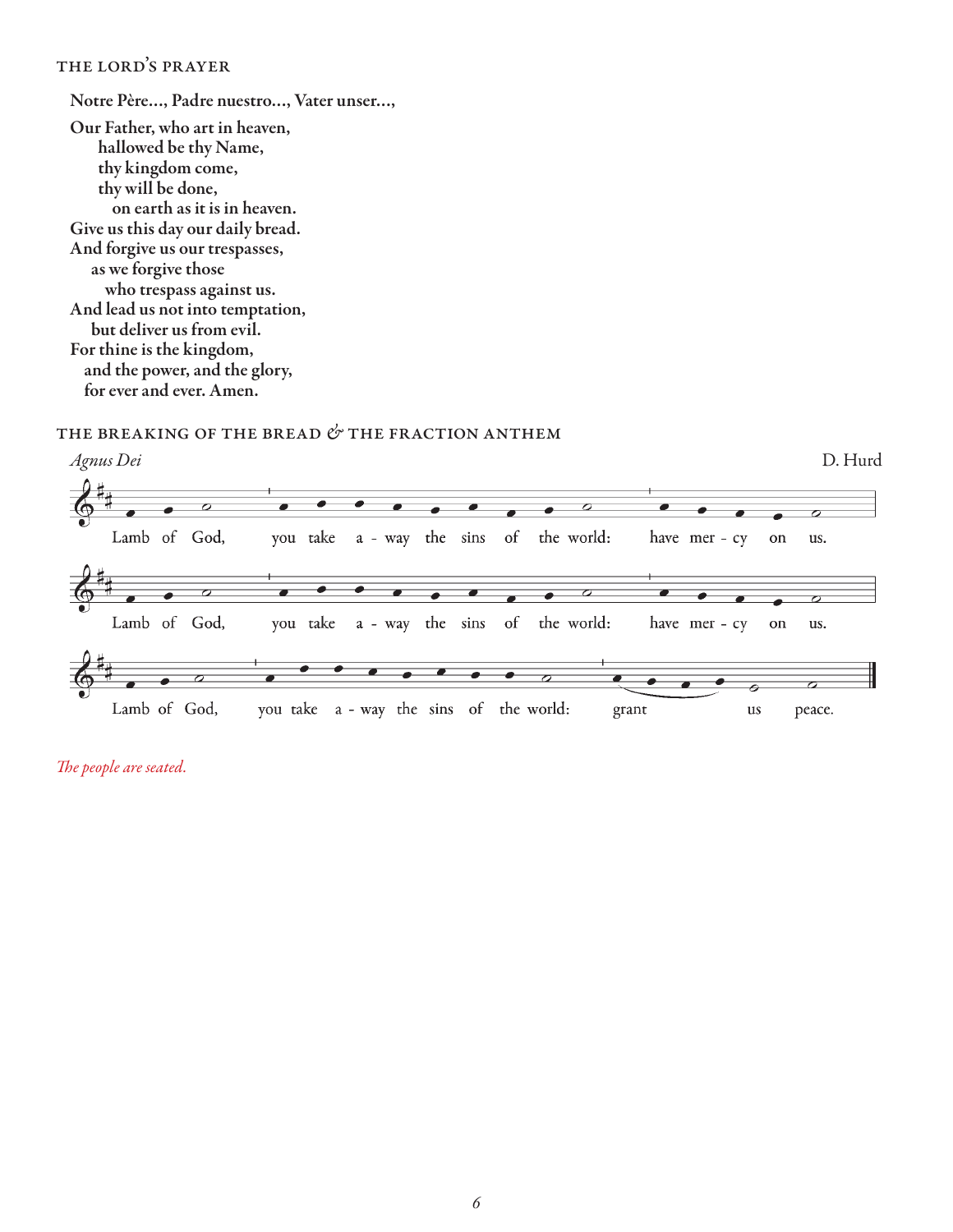#### the invitation to holy communion

*All who seek God and a deeper life in Christ are welcome to receive Holy Communion. Please receive the bread in open and outstretched hands and sip the wine from the chalice, guiding it gently to your lips; or you may dip the wafer into the wine. Gluten-free wafers are available; please make your need known to the minister. Respond to receiving Communion by saying "Amen." If you prefer to receive a blessing instead, please indicate your choice by crossing your hands across your chest.* 

*During the administration of Holy Communion the laying on of hands and prayers for healing is offered in St. John's Chapel. Please enter the chapel by the ramp to the right of the pulpit.*

#### anthem during the communion

*In ieiunio et fletu* Thomas Tallis (c. 1505-1585)

*Sung in Latin.* Fasting and weeping, the priests prayed: "Spare, O Lord, your people, spare them and do not consign your children to destruction." Between the porch and altar the priests wept saying: "Spare your people." *(Joel 2:17)*

#### *The people stand.*

#### the postcommunion prayer

Eternal God, heavenly Father, you have graciously accepted us as living members of your Son our Savior Jesus Christ, and you have fed us with spiritual food in the Sacrament of his Body and Blood. Send us now into the world in peace, and grant us strength and courage to love and serve you with gladness and singleness of heart; through Christ our Lord. Amen.

*In Lent, in place of a final blessing, the presider offers a Prayer over the People.* 

#### the prayer over the people

Let us bow down before the Lord.

#### *The people kneel or bow, as able.*

Look down in mercy, Lord, on your people who bow before you; and grant that those whom you have nourished by your Word and Sacraments may bring forth fruit worthy of repentance; through Christ our Lord.. Amen*.*

*The people stand.* 

closing hymn • 448

*O love, how deep, how broad, how high Deus tuorum militum*

the dismissal

Let us bless the Lord. Thanks be to God.

organ voluntary

*Litanies* Jehan Alain (1911-1940)